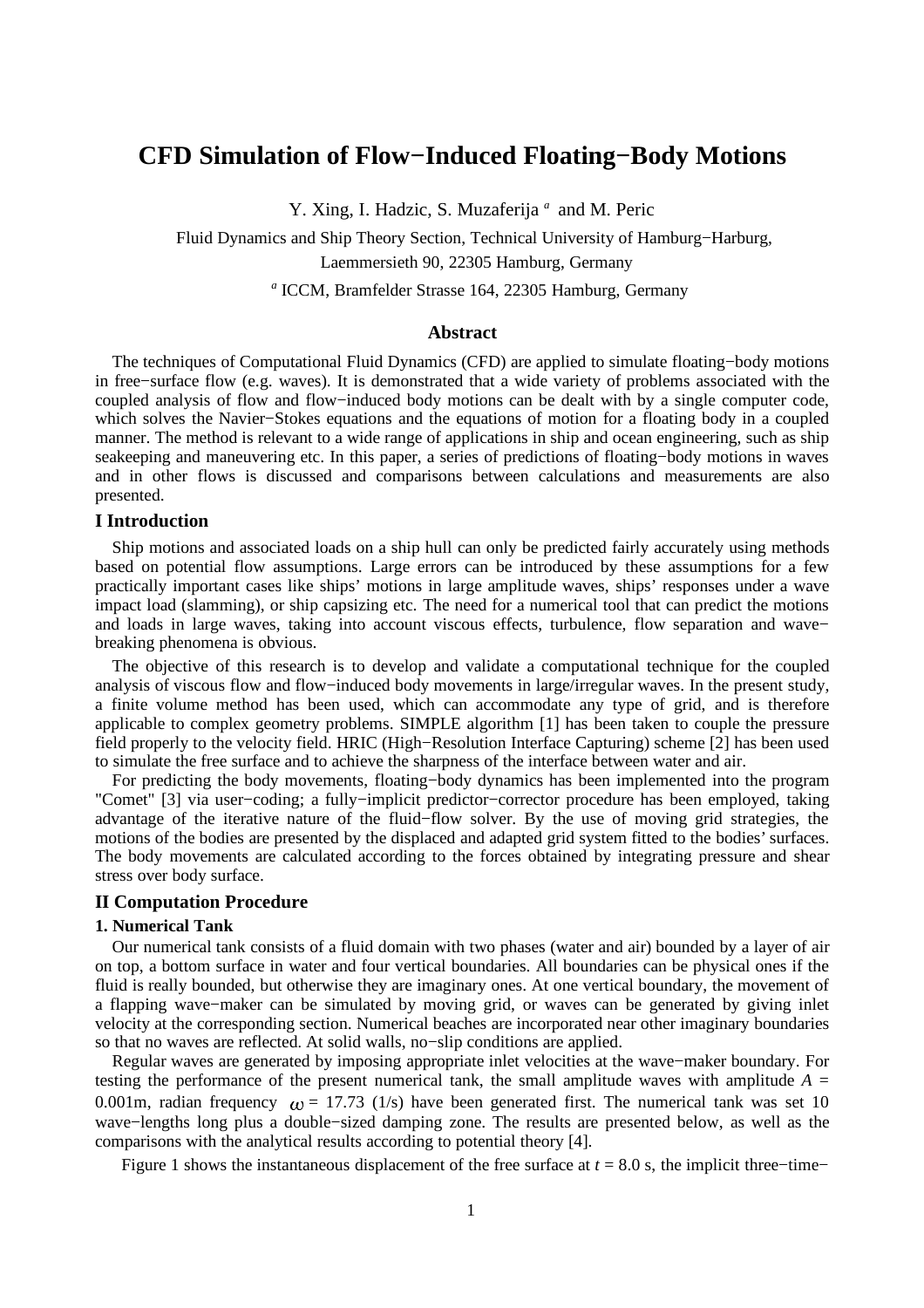level scheme has been used for time integration. The sinusoidal wave profile is compared with the analytical solution in Fig. 2 at  $t = 6.0$  s.

Furthermore, Fig. 3 compares the vertical distribution of the horizontal velocity amplitude and that of the vertical velocity amplitude at about 1.5 m away from the wave−maker obtained by the present calculation with the corresponding values given by the linear water−wave theory [4]. The agreements are very good.

Figure 4 shows an example wave profile of large amplitude, generated in the present numerical tank by prescribing a large inlet velocity. As it can be observed, the wave profile is unsymmetric about  $y = 0$ , the crests are steeper and the troughs flatter, as a result of the nonlinear effects. For comparison, the nonlinear 2<sup>nd</sup>–order Stokes waves [4] are plotted together with the computed surface elevation. The agreement is not as good as for small−amplitude waves as the viscous effects become more important.



 $x(m)$ 

*Fig. 4. Comparison of wave profiles, obtained in calculation and from the 2 nd−order Stokes theory*

#### **2. Floating bodies**

For testing the reliability of the method for predicting the flow−induced body motions, a number of simple 2D−cases, with translation or rotation only, was analyzed first to verify the procedure and estimate the accuracy. Figure 5 shows one example of the test cases. The center of square cylinder is initially located at a distance of 1.25 *D* (*D* is cylinder width) below the free surface and is at rest as well as the fluid itself. The cylinder is free to move only in the vertical direction as it should be. After being released, due to the buoyancy force (density of the body is half of the water density), the cylinder first moves upwards and oscillates towards its equilibrium position. Figure 5.a shows the free−surface and the body position at time *t* = 0.6 s and Fig. 5.b shows the integral vertical force *Fy*, velocity *Vc* and position *Yc* of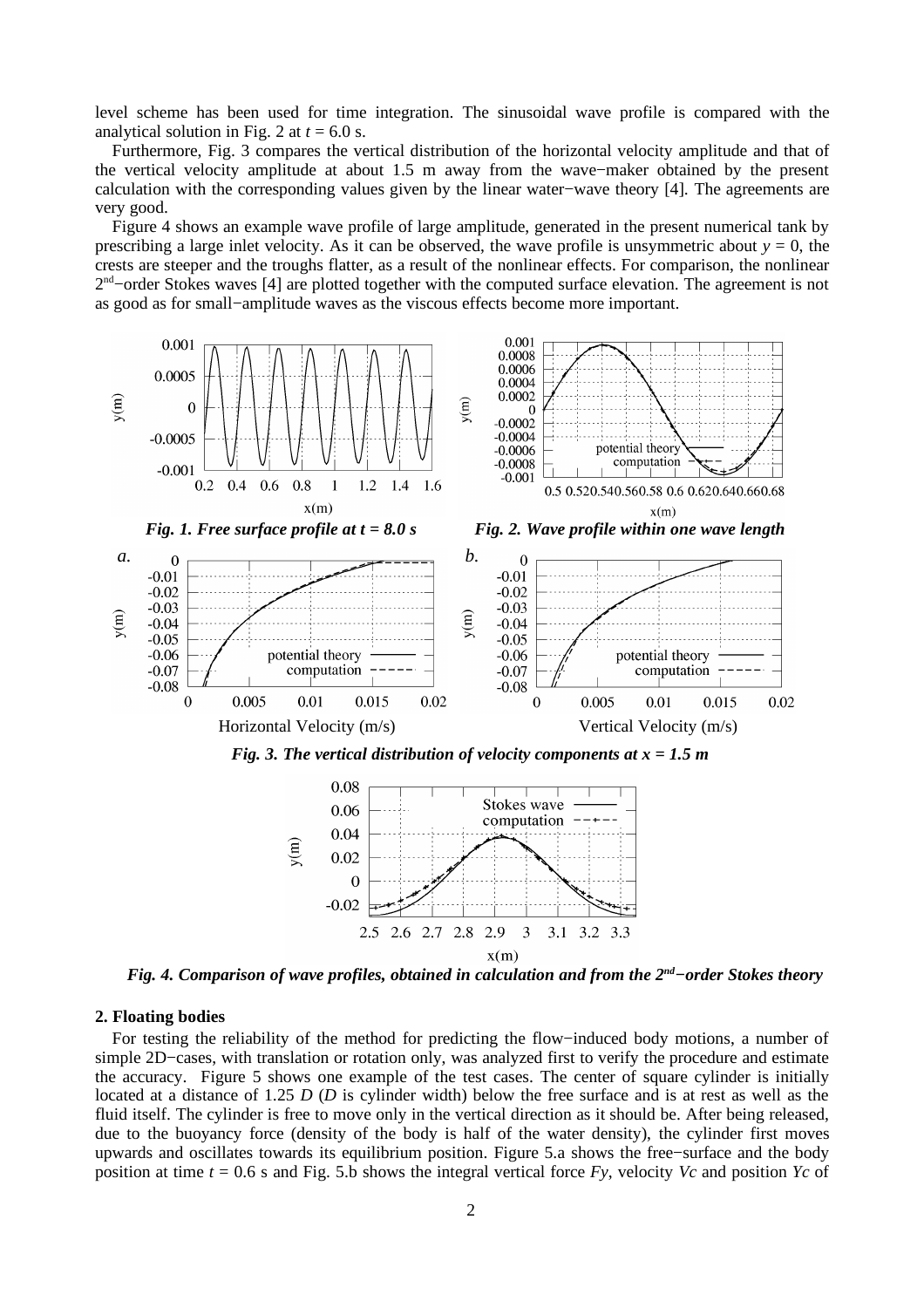the body center as a function of time.

The horizontal lines in Fig. 5.b indicate the equilibrium states. Until at about 2 seconds, the strong damping of body movement due to viscous forces and generation of waves is present and then large oscillations of body are caused by the reflected waves from the vertical side walls of the channel (where no numerical beach is employed for this test case). A very complex situation is generated while the body breaks the free surface moving upwards and downwards with rapid change of force *Fy*, as shown in Fig. 5.b, representing the impingement of water at the body.



Fig. 5.a. The free-surface and the body position at time  $t = 0.6$  s; b. The integral vertical force Fy, *velocity Vc and position Yc of the body center as a function of time*

#### **3. Comparisons with experimental results**

Since it has been confirmed that the basic performance of the present numerical tank is adequate for practical calculations associated with the wave−induced body motions, a series of computations is carried out, for which experiments can be executed for comparing the results.

# *a. Axis−fixed cylinder in waves*

An experiment was set up for studying the axis−fixed cylinder motions in waves. The model has the dimensions of 12 cm width, 8 cm height and 20 cm length with the density of 665 kg/m<sup>3</sup>, initially 3 cm submerged under the still water surface. The fixed−axis is set at 5.5 cm above the bottom edge of the cross section of the model. Waves are generated by simulating the flapping movements of the wave−maker in our towing tank. The wave−maker moves sinusoidally with the period of movement 0.7 s. Water depth of towing tank is 1.0 m. The waves have been reproduced and tested in our present numerical tank. Figure 6.a shows the free surface deformation and the body position at  $t = 6.82$  s. Slamming occurs in such a situation: waves are broken in the vicinity of the body and an amount of water has been splashed on the top of body, as it can also be observed from the experiment. Figure 6.b shows the angular movements obtained from 2D calculation compared with experimental results. Since the 3D effect is significant in the experiment, the difference in the amplitude of the angular movement is reasonable. For further steps, 3D calculations are about to be set up by the authors.



Fig. 6.a. The free surface deformation and the body position at  $t = 6.82$  s; b. Comparison of the *angular motion in experiment and calculation*